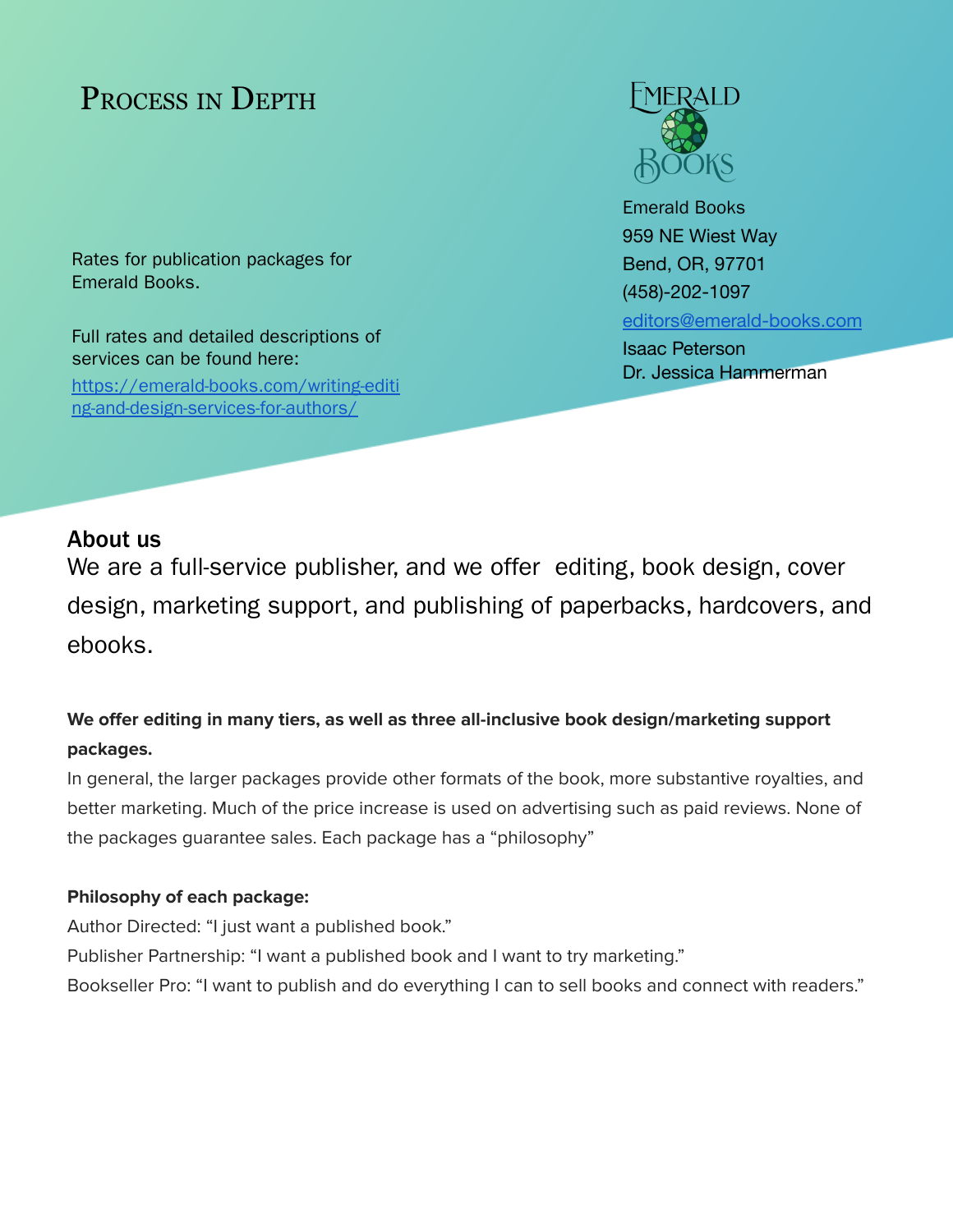# **Editing**

# **Editing is a necessity for any book.**

Editing is assessed separately from the design packages. Editing is calculated via a per word rate. This rate corresponds to standards of the Editorial Freelance Association. The cost of editing is calculated from the manuscript word count. For this reason, new writing inserted during the editing process is subject to an additional fee.

Depending on the stage of your writing, you may want a restructure, a fact check, or an analysis. These are all developmental edits.

To smooth out writing, check grammar and word choice, line editing is required.

Proofreading is the final process before publication, and ensures a manuscript is without error. Every manuscript should have all of three of these processes. We specifically shape our editing process to meet the needs of the manuscript. Editing should never be skipped. We examine each manuscript and determine what kind of editing it needs. We reserve the right to refuse publication services for manuscripts that haven't been sufficiently edited.

Our editing is by the word—developmental is 3.5 cents per word; copyediting is 3 cents per word; proofreading is 2.5 cents per word. These rates can be combined. Any two processes are 5 cents per word. All 3 processes are 7 cents per word.

# **Meetings**

**Required meetings are part of the writing and editing process. Meetings are conducted over Zoom or Google meet. We do not meet outside of our scheduled process without notice. Editing Meetings**

| <b>Initial</b>   | Discuss the editing plan. Decide which software to use and make sure<br>editor and writer understand how to comment and see corrections.<br>Understand how to accept corrections.                                                                                                                                                                                                     |
|------------------|---------------------------------------------------------------------------------------------------------------------------------------------------------------------------------------------------------------------------------------------------------------------------------------------------------------------------------------------------------------------------------------|
| mid-way          | check in on the editing process, go over any structural problems in<br>the writing. Make sure files are shared and received correctly. adjust<br>editing plan if necessary.                                                                                                                                                                                                           |
| Final (Delivery) | Presentation of the final edited manuscript. Two files are created, one<br>retaining all changes and comments and one with all changes<br>accepted and all comments deleted to be sent to design. The final<br>manuscript needs to be certified at this point, either during the<br>meeting or directly afterward. There are no line edits or content<br>changes in the design phase. |

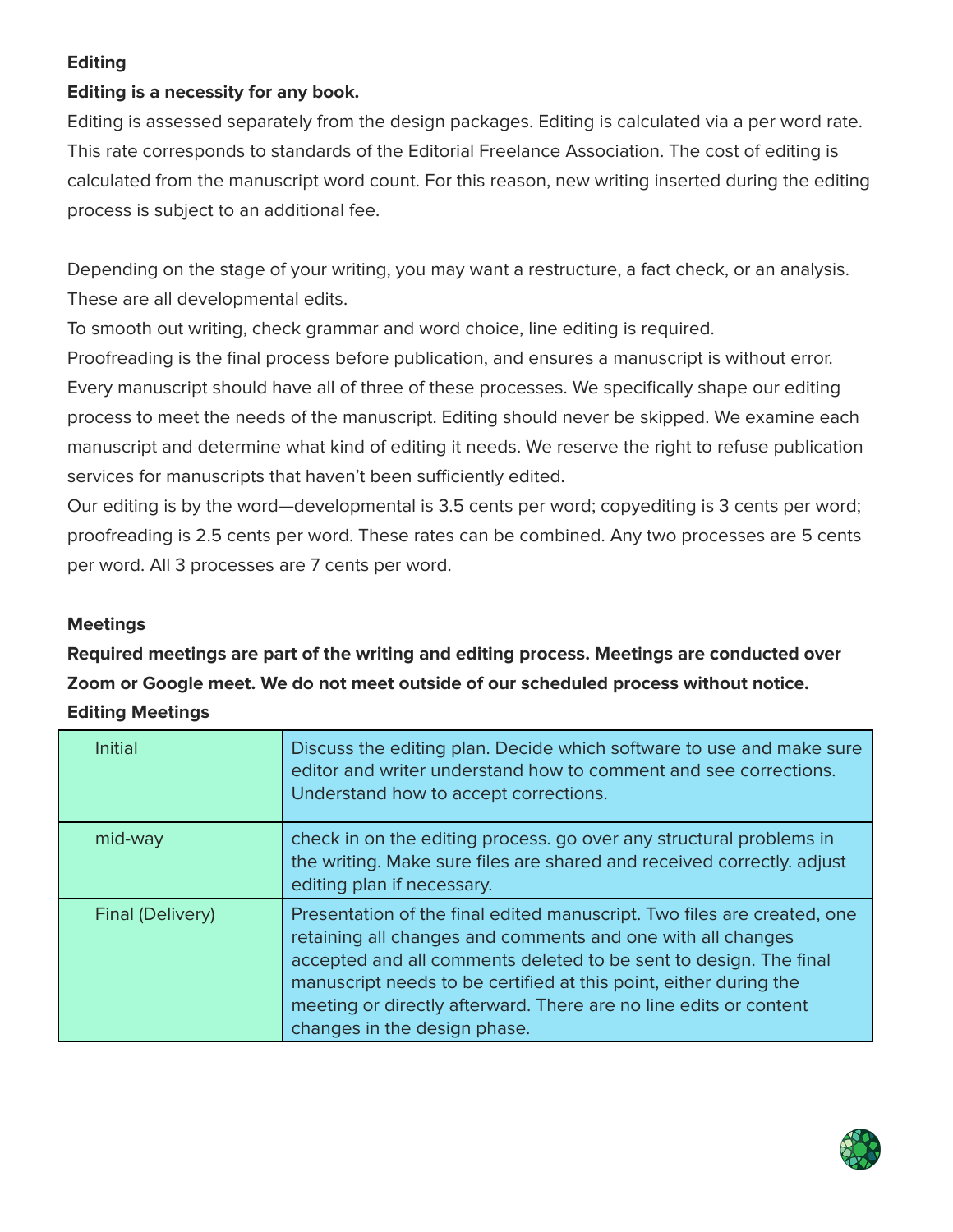# **Design Meetings**

**Note that the design process doesn't include any editorial changes.** If a manuscript needs correction or re-working, it isn't ready to be designed and should stay in editing.

| <b>Initial</b>   | For this meeting, the author should have at least three book covers<br>they like. Author and designer discuss the covers and brainstorm<br>cover ideas. We can also talk about the internal style of the book and<br>the size of the book. If the design discussion is complex, we will<br>develop a design brief to guide the project. |
|------------------|-----------------------------------------------------------------------------------------------------------------------------------------------------------------------------------------------------------------------------------------------------------------------------------------------------------------------------------------|
| mid-way          | one to three chapters are fully designed. The cover is "sketched"<br>digitally to show at least two different unfinished directions. In this<br>meeting, we discuss options and choose the best direction.                                                                                                                              |
| Final (Delivery) | The book is fully designed. The interior design and cover are<br>complete and ready for publication. The finished files are presented in<br>a meeting and the author and designer look over them together.<br>There is opportunity to make minor changes, but not for significant<br>editing and rewriting.                             |

# **Additional meetings**

The editing and design processes use these structured meetings and additional meetings can slow down the timetable, especially if they are unplanned. Please start by emailing any questions or clarifications and we are usually able to respond right away. In order to meet our editing deadlines, we don't have time for additional meetings or phone calls unless they are scheduled well in advance. We are on Pacific Standard Time and can never answer the phone before 9 am. The best way to make sure an editing or design project stays on track is to prepare questions for the structured meetings, when we have the opportunity to fully present our editing and design work. Unplanned meetings almost always slow down our processes, and adding new writing or new ideas midway through can significantly delay a project as well as introduce errors.

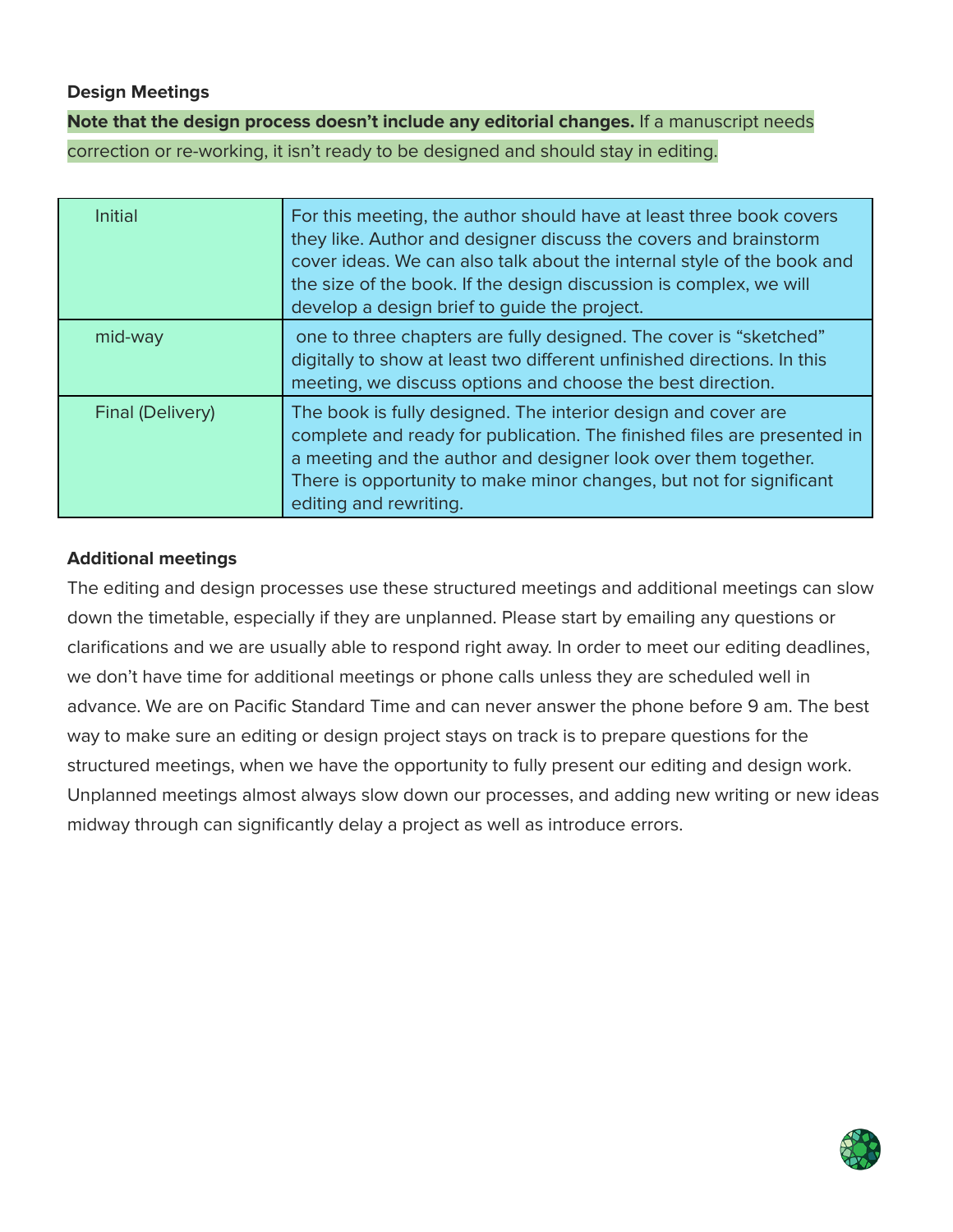# **Required software and computer proficiency**

Creating a book requires baseline computer proficiency. Authors must be proficient in a word processing program that can track changes and includes commenting. We use Word, Pages, and Google Docs for this purpose. Pages can be unreliable with large files so if using Pages, we may break the manuscript into three or more parts. All authors must have a working, modern computer and be able to control a word processing program of their choice. All cover design and interior design are shared through PDF. All authors must be able to use adobe acrobat and view a PDF. We can't work without these basics and no alternatives are possible. We can offer a brief training session for authors that have never used track changes and comments before. **We do not go over individual edits via email or phone call.** An edited manuscript can have hundreds of edits per page and discussing individual edits via phone or email is simply not functional. We reserve the right to terminate any project without issuing a refund if an author cannot or will not use the correct software or is unable or unwilling to view the files we create. We have expertise in every available word-processing software and offer succinct training in how to edit and comment, but functional control of word-processing and pdf viewer software is necessary to any writing or publication process.

## **Schedule:**

We use a production calendar called a Tipsheet. We create a Tipsheet as the first step in every project. The Tipsheet is a chart that lists all the project deadlines as well as who will be fulfilling the deadline. There are elements that the author is responsible for, especially during editing. Any missed deadlines will adjust the entire production schedule. For example, returning an edited manuscript two weeks after the date listed on the schedule will push back the final publication by two weeks as well. We are well-organized and timely with every project, but every project requires flexibility. For this reason, the Tipsheet serves as a timeline estimate and often needs to be adjusted. In general, when we receive a complete certified manuscript with no more editorial changes, the complete production timeline is no more than a month and it is usually around two weeks. Out-of-order changes (such as post-layout editorial additions) will always extend or delay the timeline.

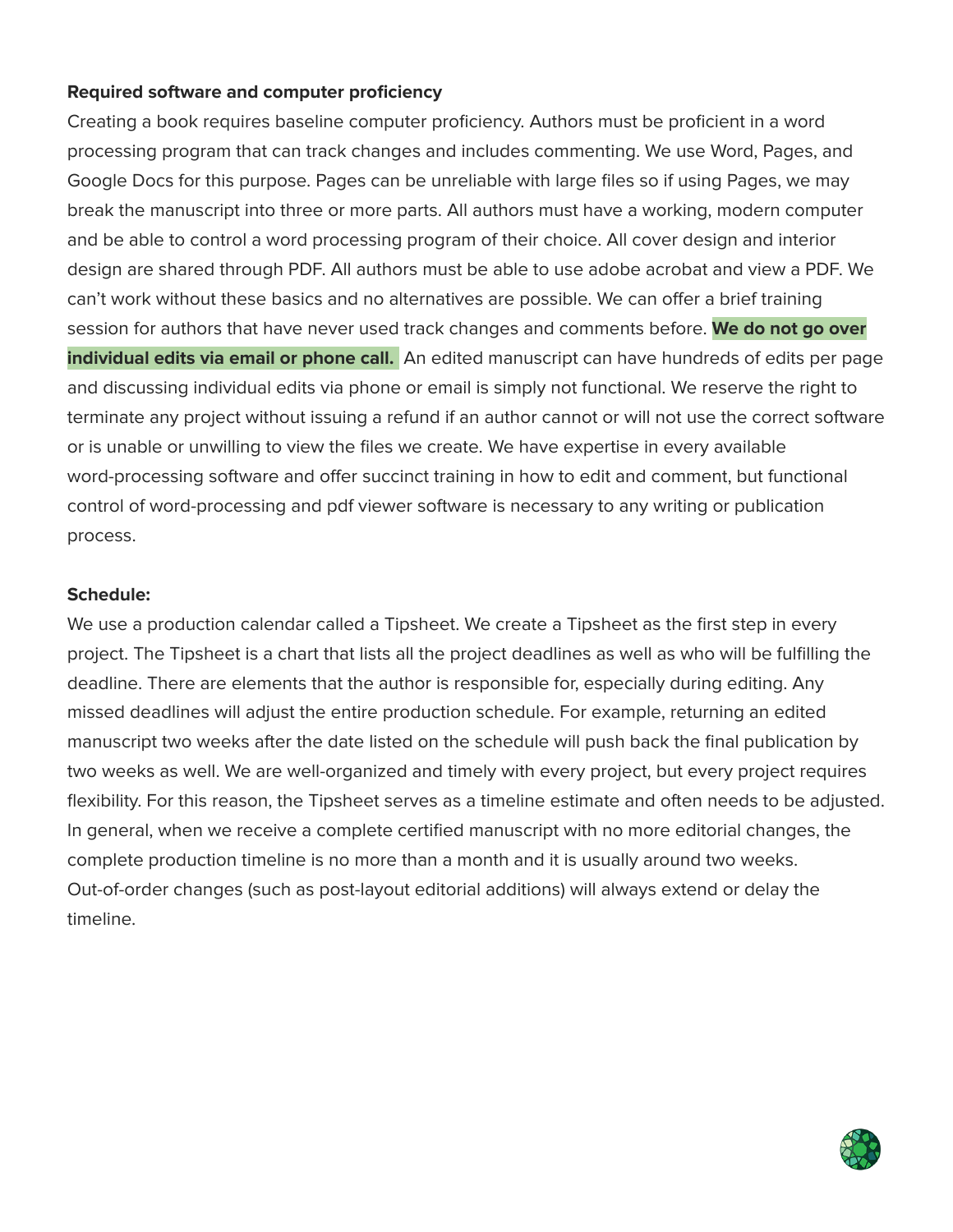### **Marketing**

Over the years we've discovered things that work and things that don't work, so we formed these packages around our experience.

Marketing strategies can be especially flexible. Some authors are proficient in social media, and this can become the center of their marketing. Some authors would rather not use social media, and so reviews and ads can become the center of their marketing campaign. If an author is having trouble choosing between the packages, it is best to start with the Author-Directed package and add other versions of the book and marketing strategies along the way.

## **Flexibility:**

The packages have clear value that can be readily calculated. For instance, every book review costs a certain amount. We tailor our services to individual authors, so we add flexibility to our packages. An example might be if an author has a professionally edited and designed book interior but would like a new cover that better matches their genre.

Since that means an interior design isn't necessary, we could work with the Publisher Partnership option but add the hardcover format and purchase two reviews in different magazines for the book instead of one. If an author would like to focus on ebook distribution and send their ebook to all distribution services, such as apple, kobo, and google books, we could adapt a package to fulfill this (we don't normally do this since kindle-exclusive ebooks reach a larger market). An author that doesn't use social media might prefer to use the entire marketing effort on reviews. Our business is based on understanding individual authors and doing what is best for each book and author involved. Although each package has a checklist, these can be easily adapted for individual needs. We don't discount packages, but we are open to substituting services listed to represent the same value. Any substitutions made should be clearly communicated. We don't discount packages or add value to them without making significant changes, since there are set costs we can't change.

#### **Reviews:**

There are two types of reviews, promotional reviews and professional reviews. The video review included in the Pro Package is a promotional review designed to be shared to increase sales. We create this review on your behalf. It isn't critical, it is a short review designed to sell the book. A professional review has no guaranteed outcome. We submit the book to Kirkus or Foreword reviews

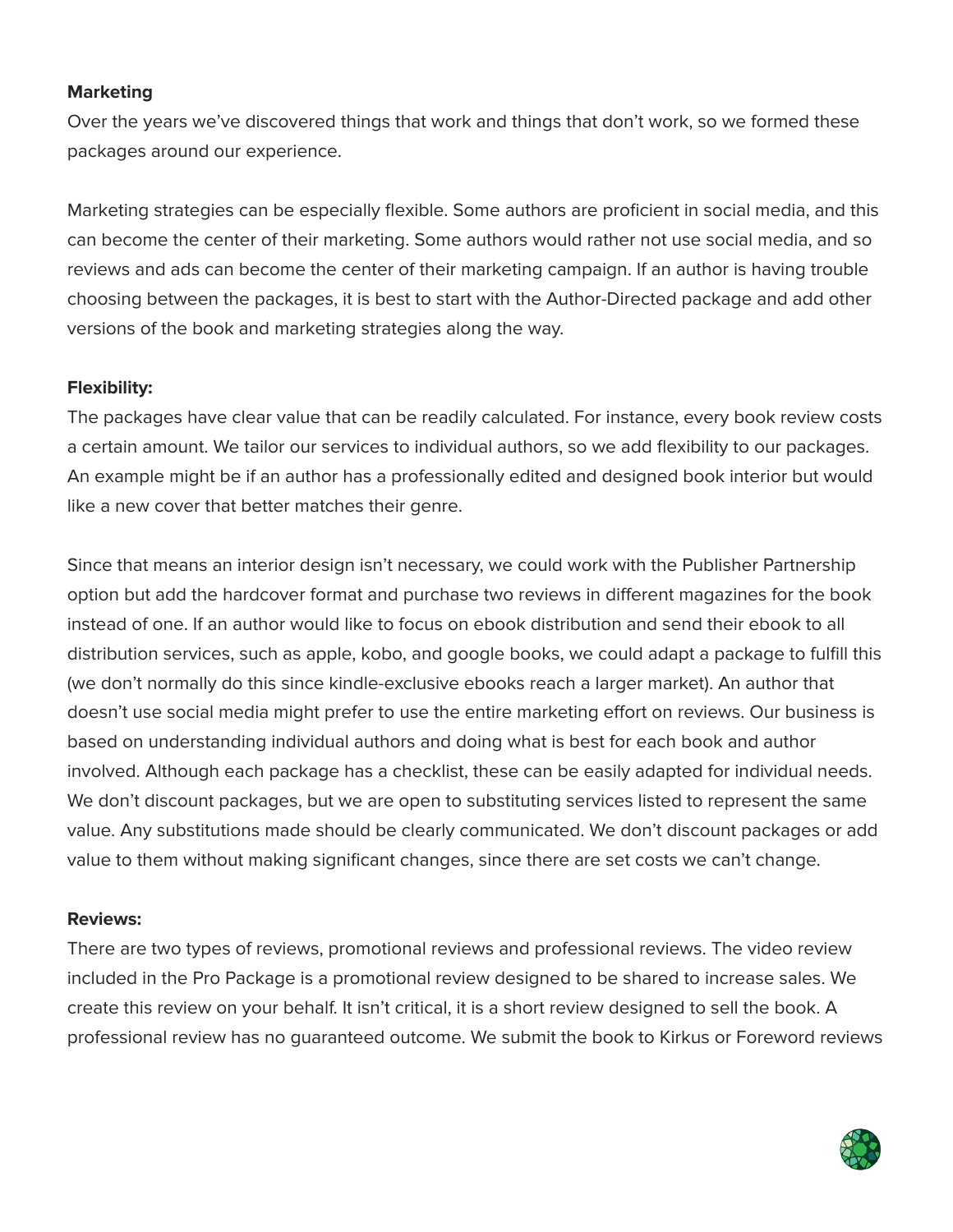and pay a set fee for a professional review. There is no guarantee of a good review, but if an author's book gets a bad review we have the option to "kill" the review. A killed review doesn't generate a refund. A good review in Kirkus or Foreword almost always leads to more interest in a book and an increase in sales, even a three-star review can generate significant sales. It isn't often that a reviewer gives a book five stars, which might mean the book is "perfect" in the reviewer's eyes.

Reviews are delicate and should be handled with care. For that reason, we reserve the right to control what we send for review. If an author insists they don't need an editor and the book is ready to be published, we are happy to help with that process but we might insist that the author only use the Author-Directed package, since we can't guess at the outcome of a review if we haven't had a hand in improving the book itself. In short, a professional review entails some risk and the best way to navigate that risk is to put more energy into the writing and editing process. There is no way to buy a positive professional review; there are no shortcuts.

The video reviews we create for the Pro package are purely promotional. We work closely with every client and we help authors decide if they feel ready for a professional review. We can create a game plan suggesting improvements for a book before it goes to review. We want every package to harmonize with an author's goals for their project, and we reserve the right to say, "This book isn't ready to be reviewed in its current state without further editing and another draft." Sending a book to be reviewed before it's ready is always a bad idea, while rewriting an existing manuscript is always a good idea and will always improve the writing.

## **Review substitution:**

If we decide a book isn't ready for a professional review (for the reasons above), we will find an equivalent value substitution for the review. Most commonly, we will substitute a promotional review for a professional review. This means that we create a video review of the book to help with sales. We reserve the right to decide if a book is ready for professional review. In the partnership package, we may substitute the professional review for a promotional review. We might decide, because of the circumstances of the project, that we will only use the Author-Directed package. **We will not send a book for a professional review if we feel it isn't ready.**

#### **Outcomes:**

We don't guarantee sales with any of our marketing processes. Our processes in production and marketing form a great foundation for success, but there is no guaranteed outcome.

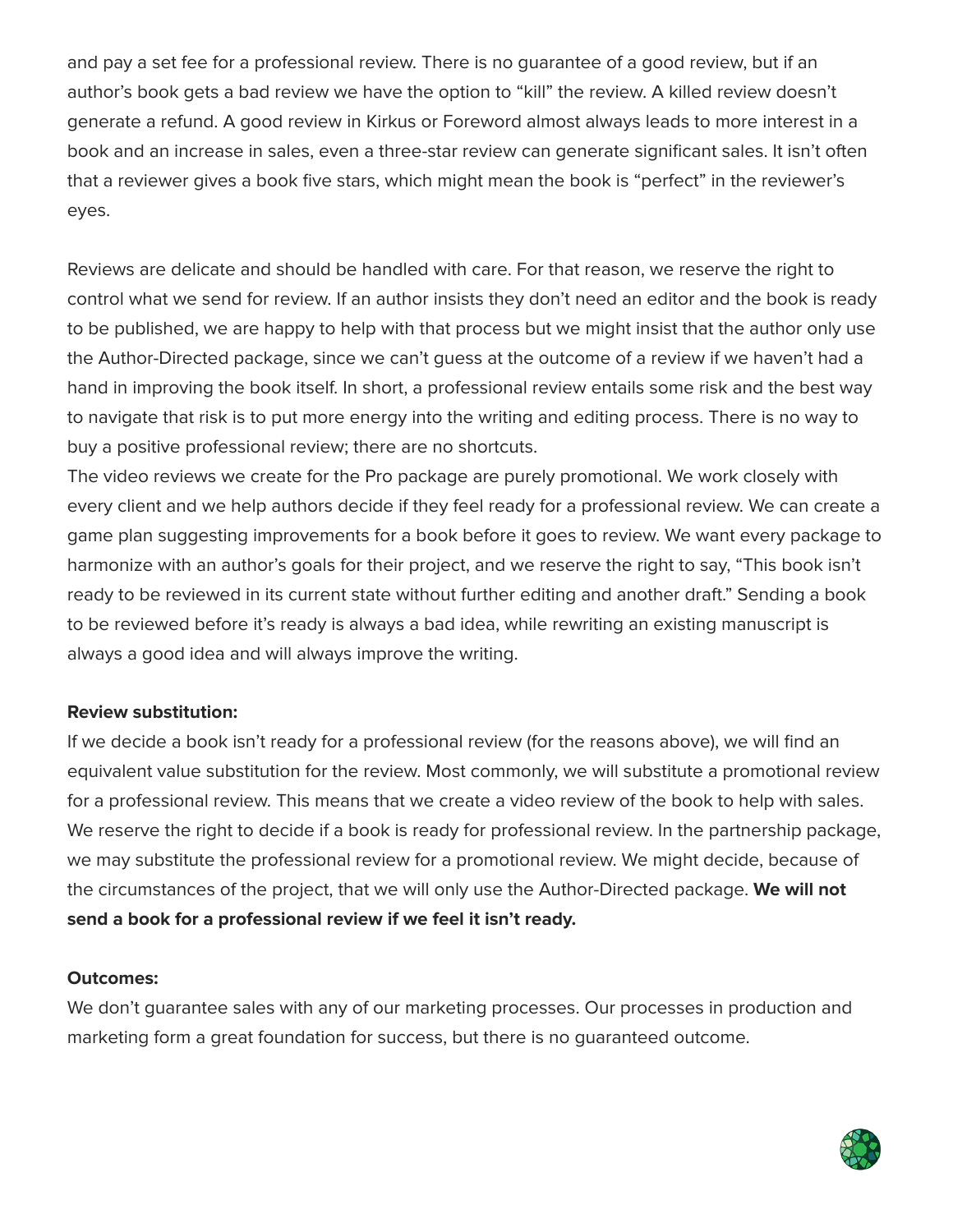

#### **The Author-Directed package is the simplest way to finish a book.**

The result of the Author-Directed package is a paperback book with a professionally designed interior and custom cover art. It appears on Amazon under the appropriate category. Authors have the opportunity to review the interior design and work closely with the designer on the cover artwork from start to finish.

#### **Production**

Paperback format printed through Amazon.

#### **Marketing**

The Author-Directed package includes a consultation with our book marketing expert, but it includes no other marketing services. Additional marketing services can be added if desired.

#### **Revenue**

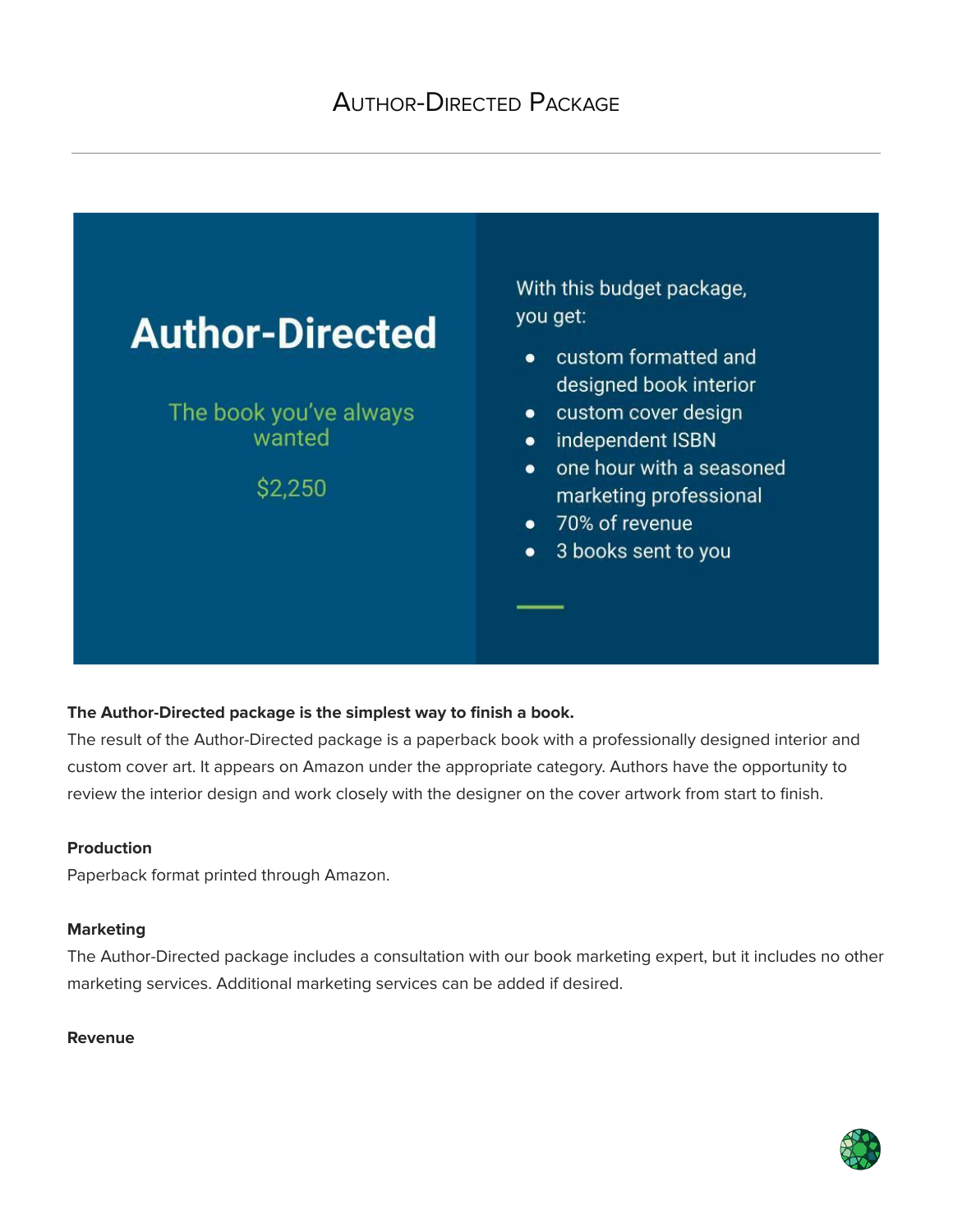The author gets 70% of revenue generated from every sale online. Note that this calculation isn't from the cover price, it is from the net profit. A twenty-dollar book might cost twelve dollars to produce and distribute, meaning the net profit would be eight dollars. In general this is a much more profitable model for authors, since authors earn the majority of the profits instead of publishers.

#### **Author Copies**

The author receives three copies free of charge.

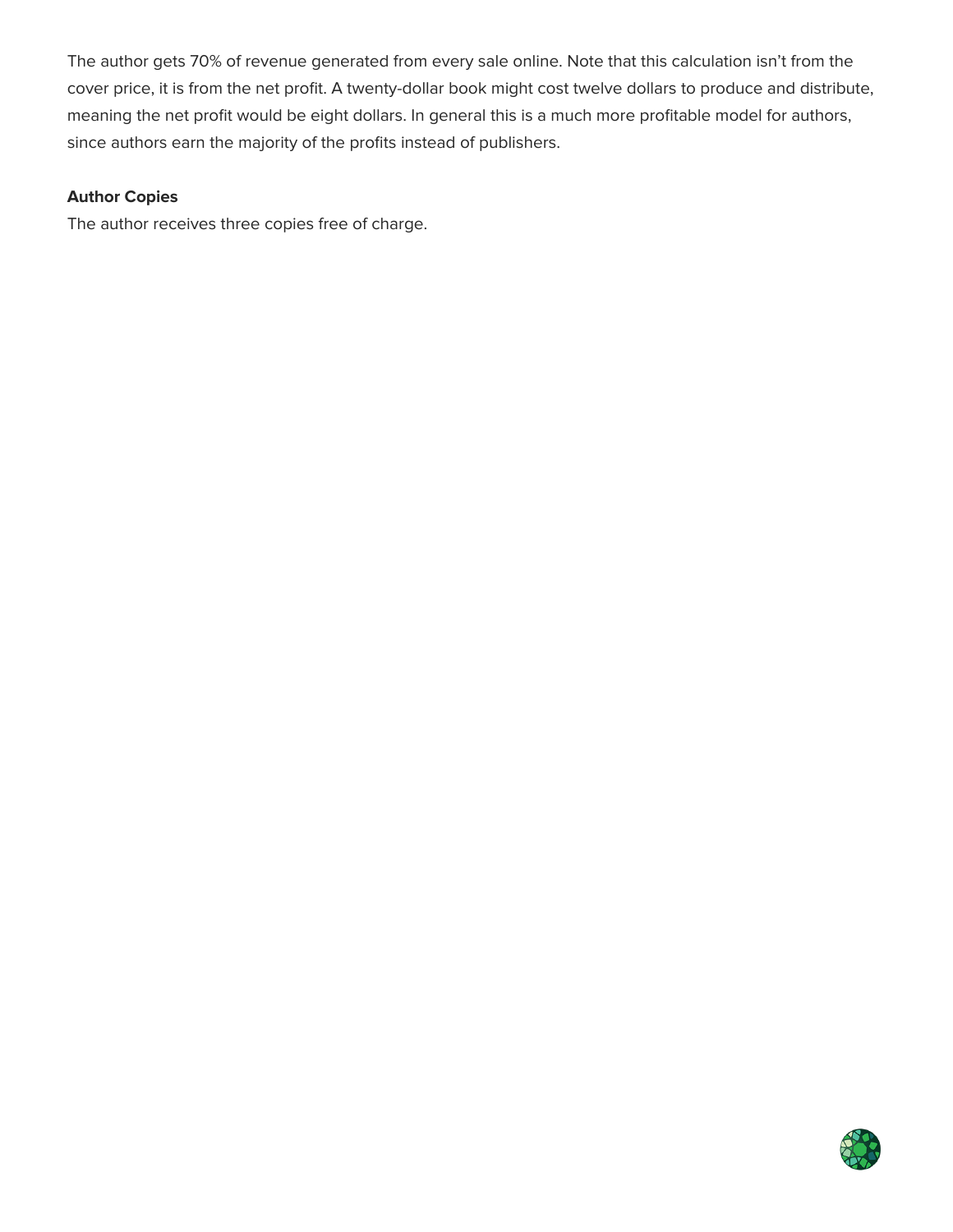

#### **The Publisher Partnership package includes more formats and a marketing framework.**

The Publisher Partnership package includes ebook production. Ebooks have the highest profit margin of any format. This package includes a strategic marketing plan and a professional review. It also includes a web page on our business website that can be used to deliver advanced reader copies or as a place to blog. Authors who choose this package should be conversant with social media and have some intermediary digital skills, such as creating and managing a facebook page and other digital media.

#### **Production**

Paperback format printed through Amazon. ebook format through Amazon kindle.

#### **Marketing**

The Publisher Partnership includes development of a strategic marketing plan for the book.

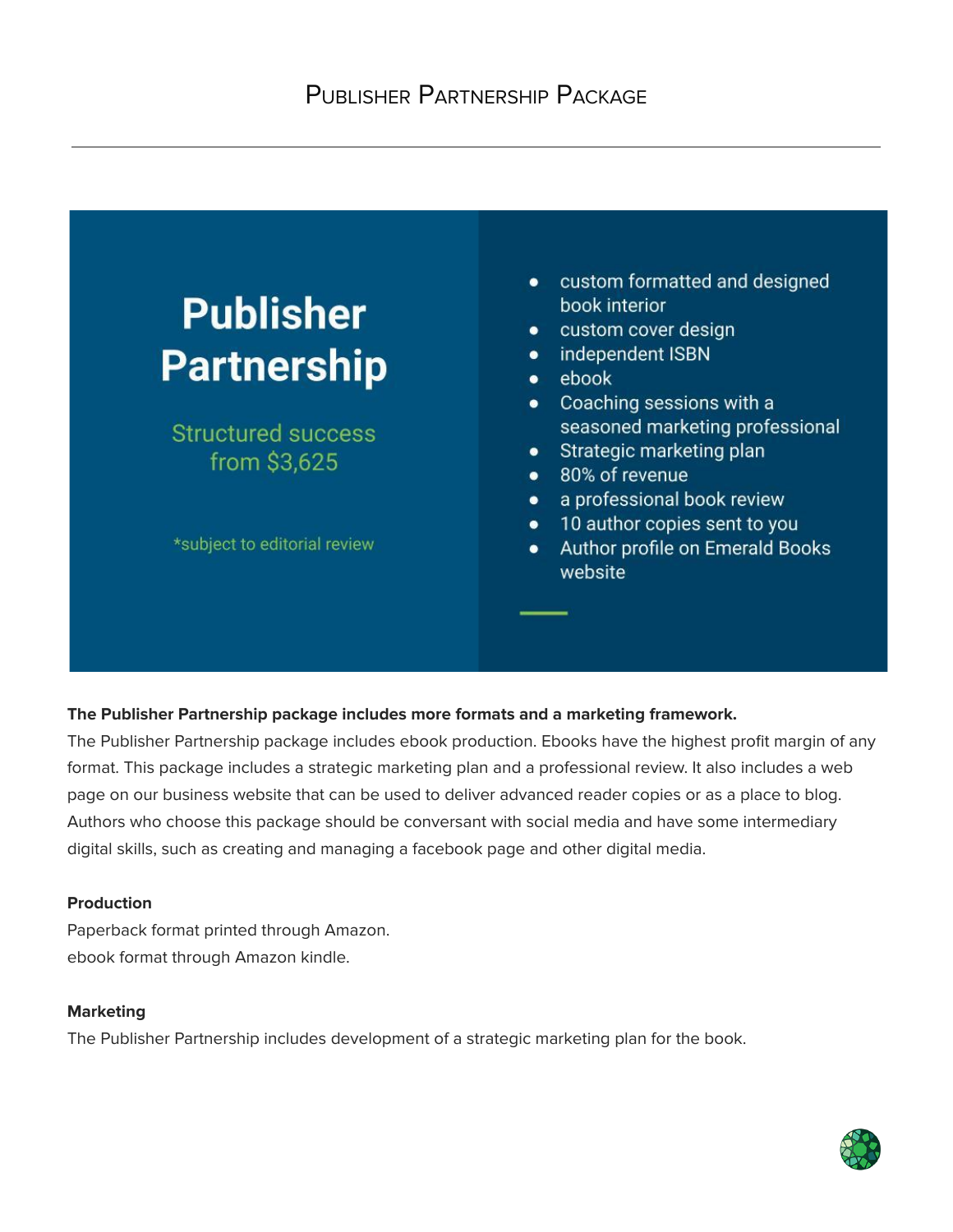#### **Reviews**

The book is sent for a professional review in Kirkus or Foreword. This is per editorial discretion and a promotional review may be substituted.

#### **Author Webpage**

An author profile page is created on emerald-books.com. This page can be used in many ways. It can be a place for the author to blog. A form can be created to give away free copies of the epub for reviews. A subscription sign up can be created for an email service.

#### **Revenue**

The author gets 80% of revenue generated from every sale online. Note that this calculation isn't from the cover price, it is from the net profit. A twenty-dollar book might cost twelve dollars to produce and distribute, meaning the net profit would be eight dollars. In general this is a much more profitable model for authors, since authors earn the majority of the profits instead of publishers.

#### **Author Copies**

The author receives ten copies free of charge.

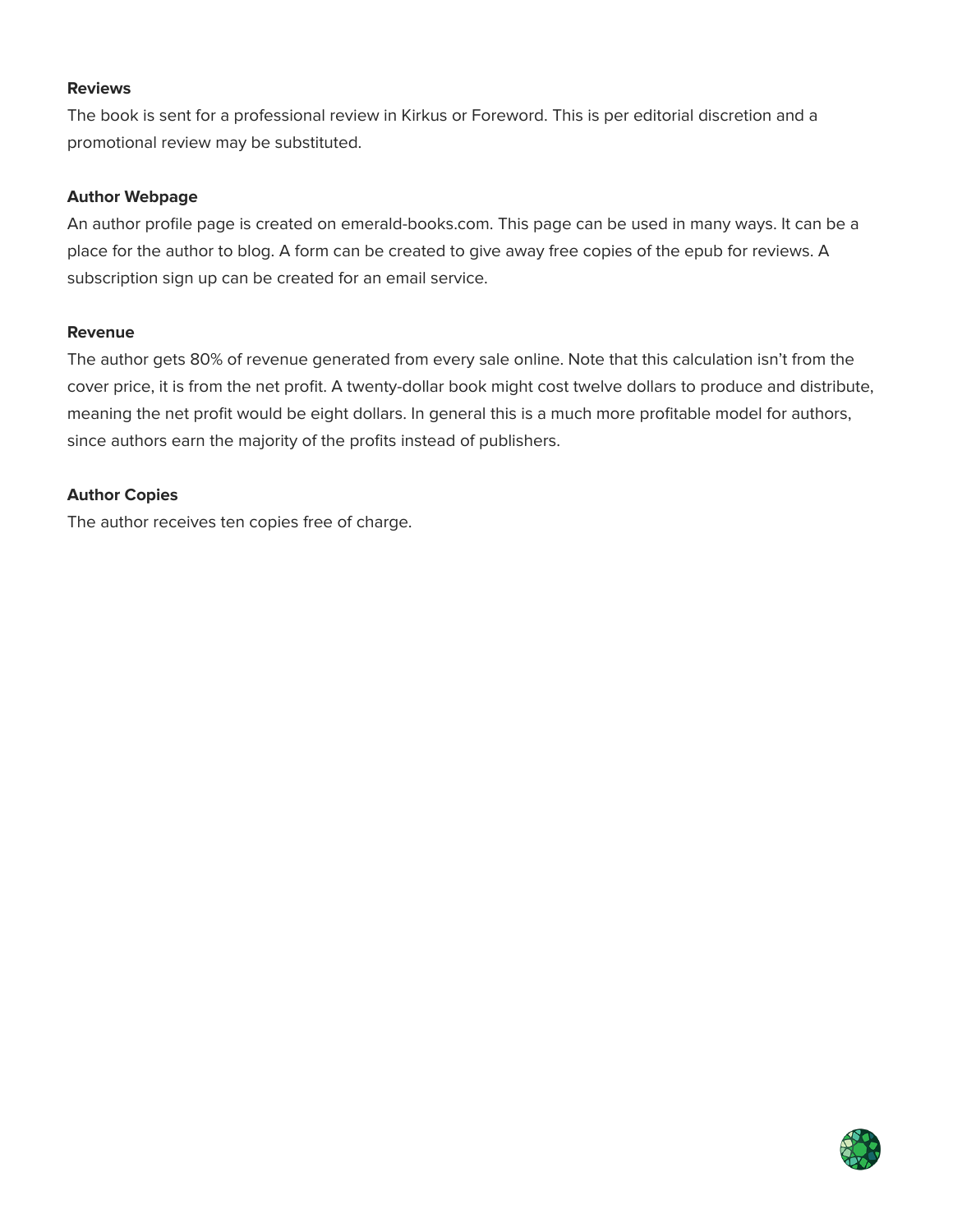

#### **The Bookseller Pro package positions your book to succeed.**

The Bookseller Pro package ensures your book is available everywhere, both on Amazon and to brick and mortar bookstores. It includes all formats of the book. Distribution is through Amazon and a company called Ingram, which serves bookstores. It includes a professional review and a promotional review. It includes an advanced marketing plan, which requires managing digital profiles on sites like goodreads. It includes an author page on Emerald Books. It includes a listing on Edelweiss, the online catalog for bookstores. Authors receive a greater share of revenue, 10 copies of their book and one copy of their hardcover. The Bookseller Pro package utilizes every strategy for success and every promotional tool to reach readers.

#### **Production**

Paperback format printed through Amazon. ebook format through Amazon kindle. Hardcover format through Amazon. Paperback format (uses the same ISBN) printed through Ingram.